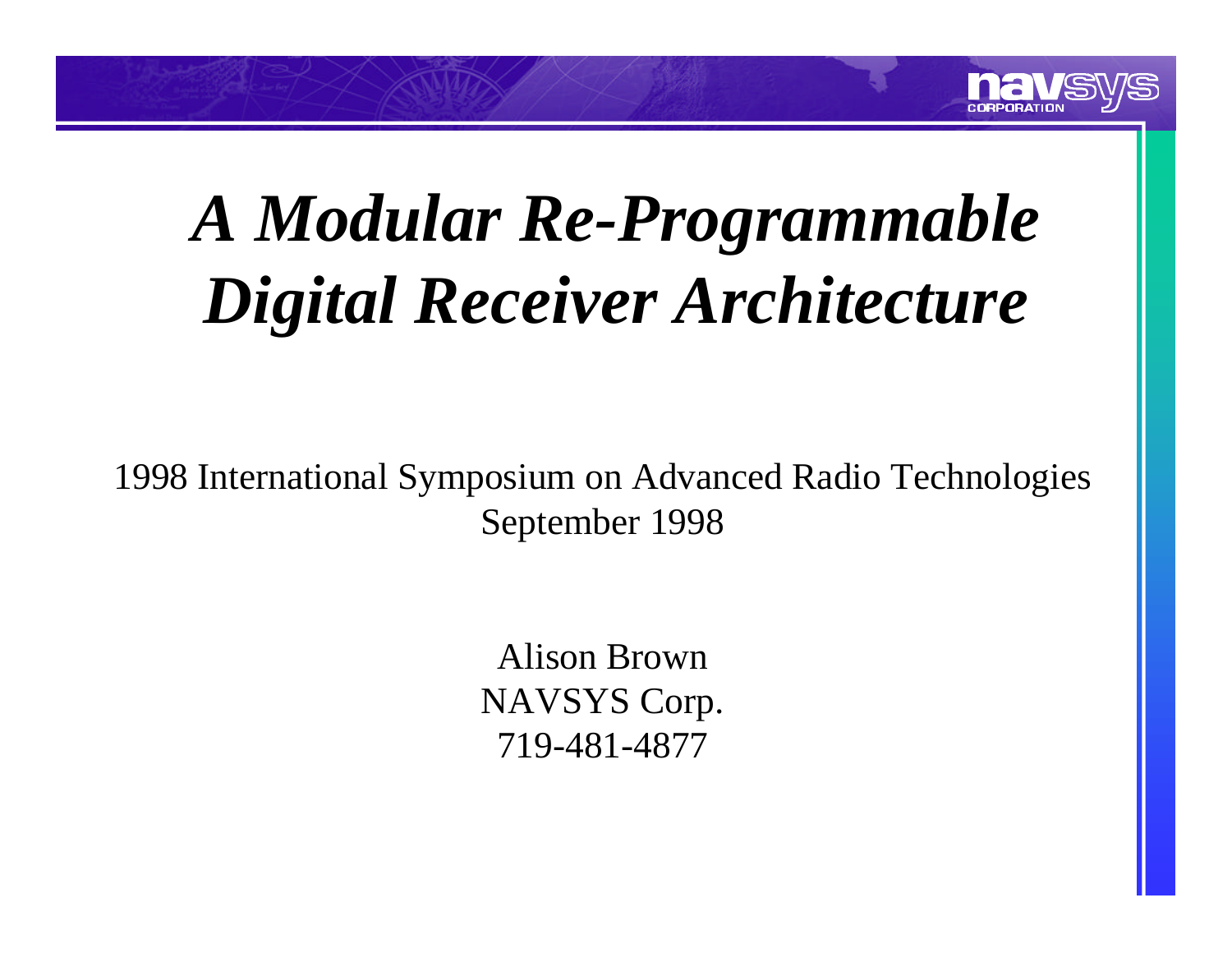

### *Modular Receiver Architecture*

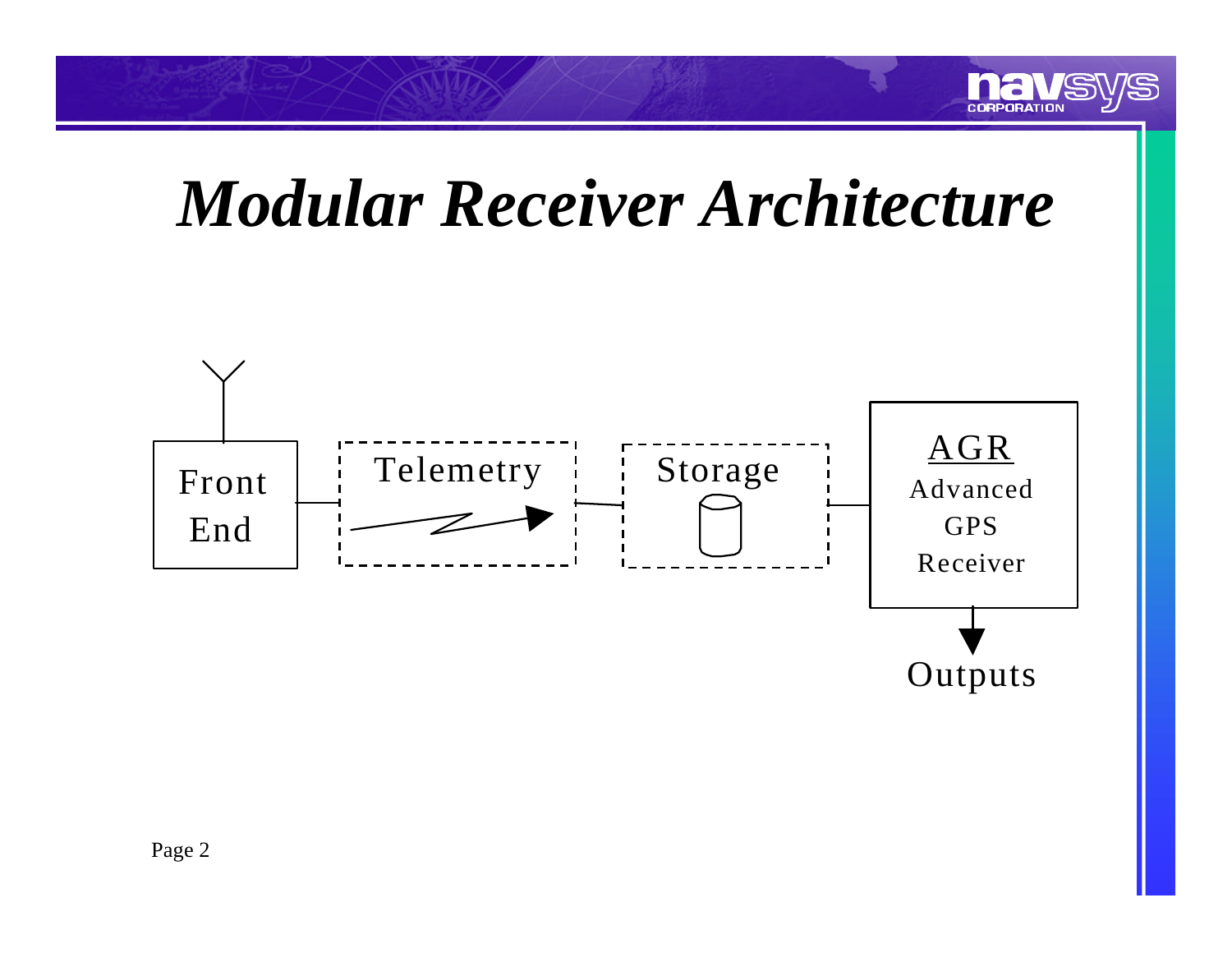



**THE** CORPORATION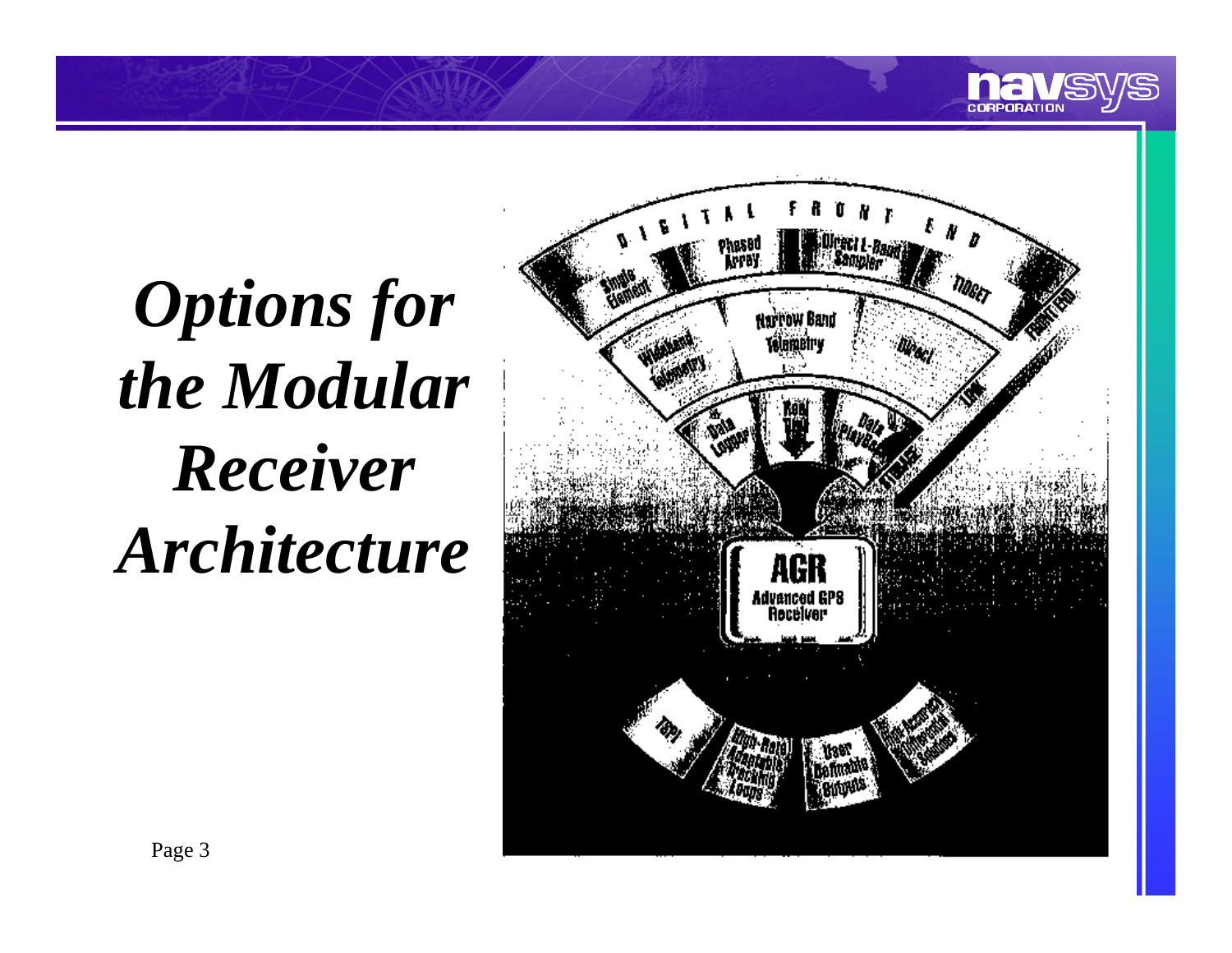

# *AGR Performance Specifications*

| Frequency                 | L1, 1575.42 MHz                     |
|---------------------------|-------------------------------------|
| Code                      | <b>CA Code</b>                      |
| Channels                  | 8 Channels                          |
| <b>Correlator Spacing</b> | Adjustable                          |
| Dynamics                  |                                     |
| Velocity                  | $10,000 \text{ m/s}$                |
| Acceleration              | 100 g                               |
| Jerk                      | $100 \text{ g/s}$                   |
| Data Output Rate          | 1 - 1000 Sample/s                   |
| Time To First Fix         | 40 sec (cold - no time or position) |
| Re-Acquisition            | 10 sec to valid position            |
| Nominal Signal Level      | $-136$ to $-86$ dBm                 |
| <b>Digital Samples</b>    | I, Q, or $I\&Q$                     |
| A/D resolution            | - 4 bits                            |
| Sample Rate               | $2 - 25$ MHz                        |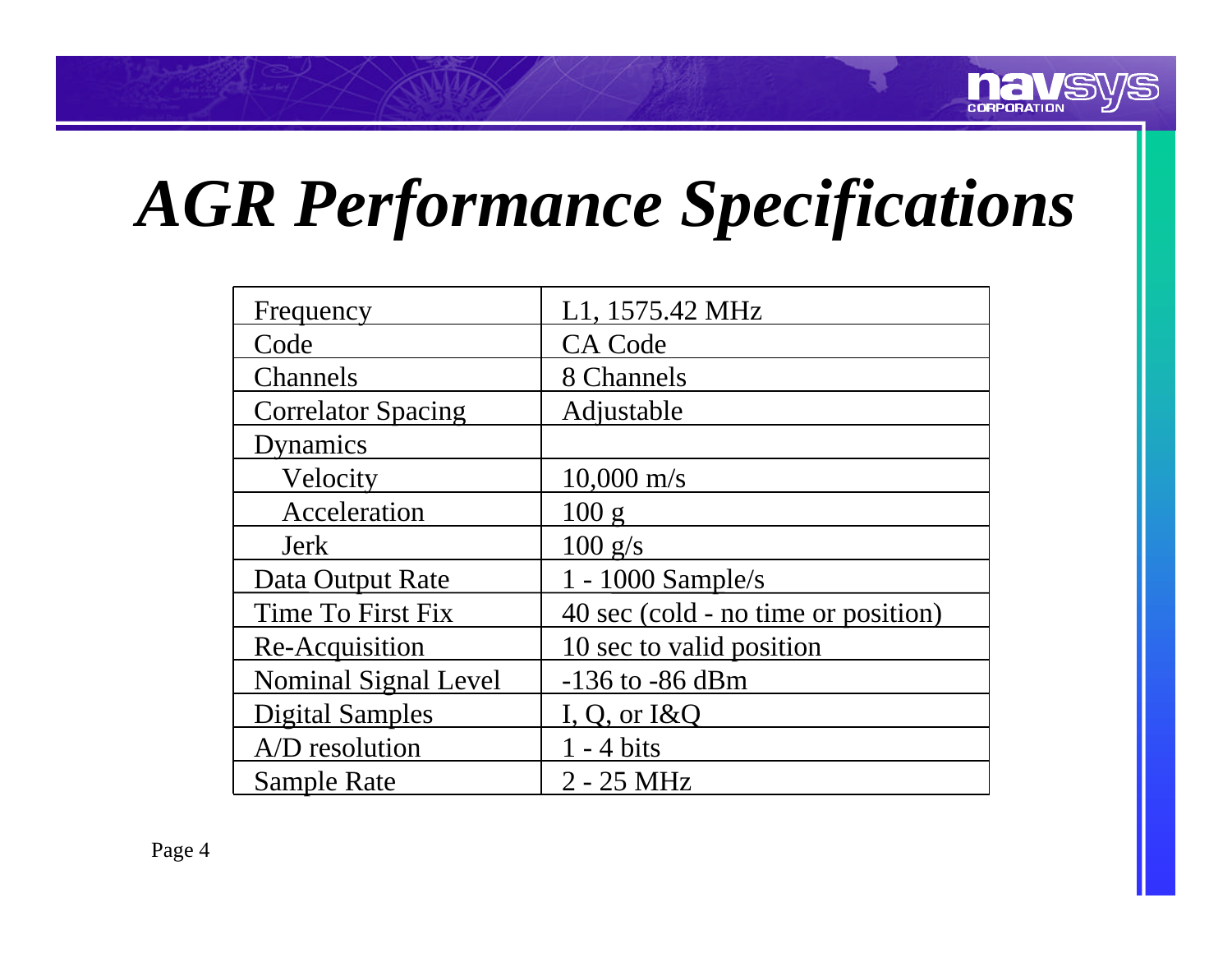

# *AGR Configuration Parameters*

- Dynamics
- Bandwidths for Delay-Lock Loop / Phase-Lock Loop / Frequency-Lock Loop
- Track Thresholds
- DFE Characteristics
- Correlator Spacing
- Data Logging Rates
- Satellite Selection Methods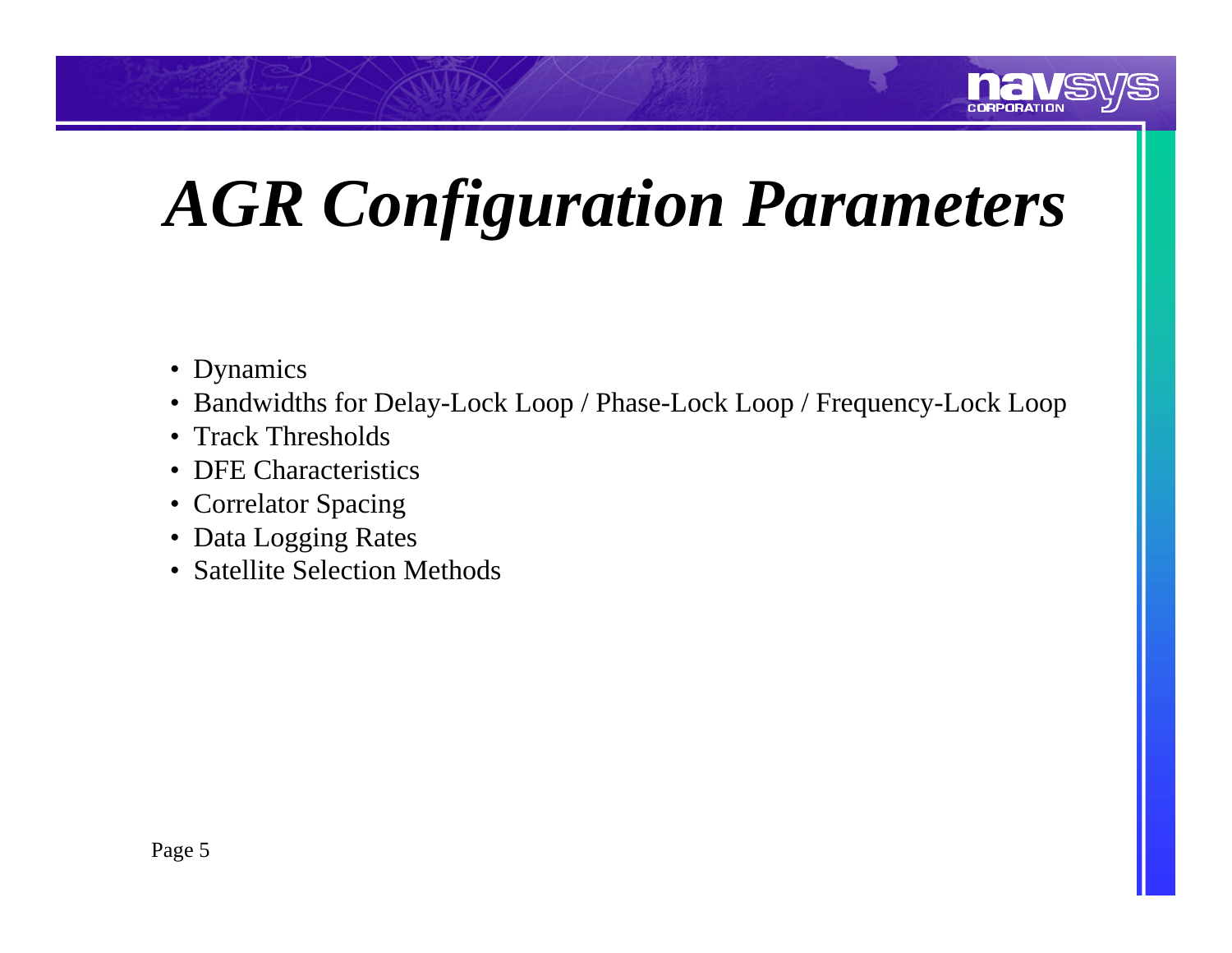

## *Basic Digitizing Front End Architecture*

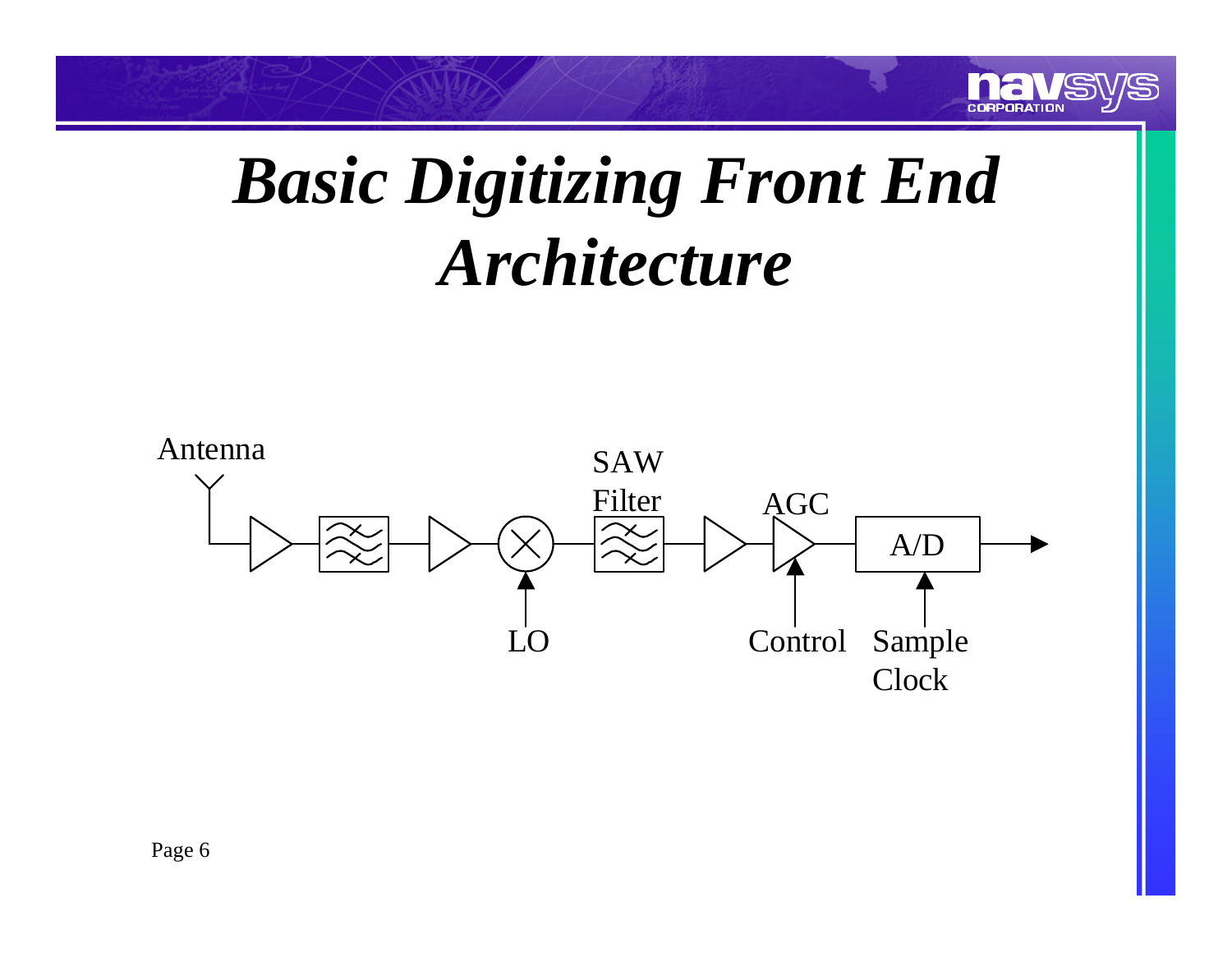

#### *TIDGET Digitizing Front End*

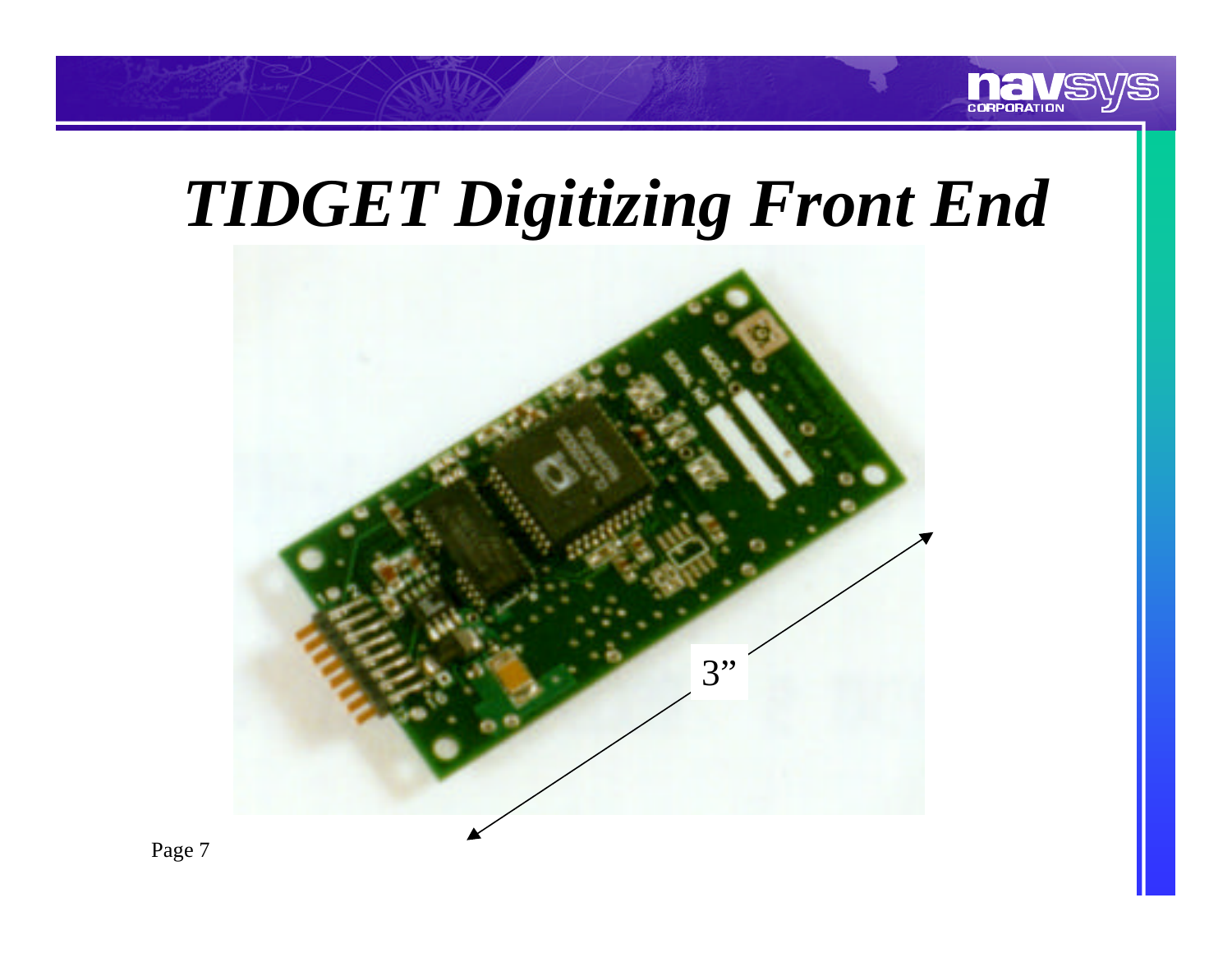

#### *Correlator Accelerator Card*

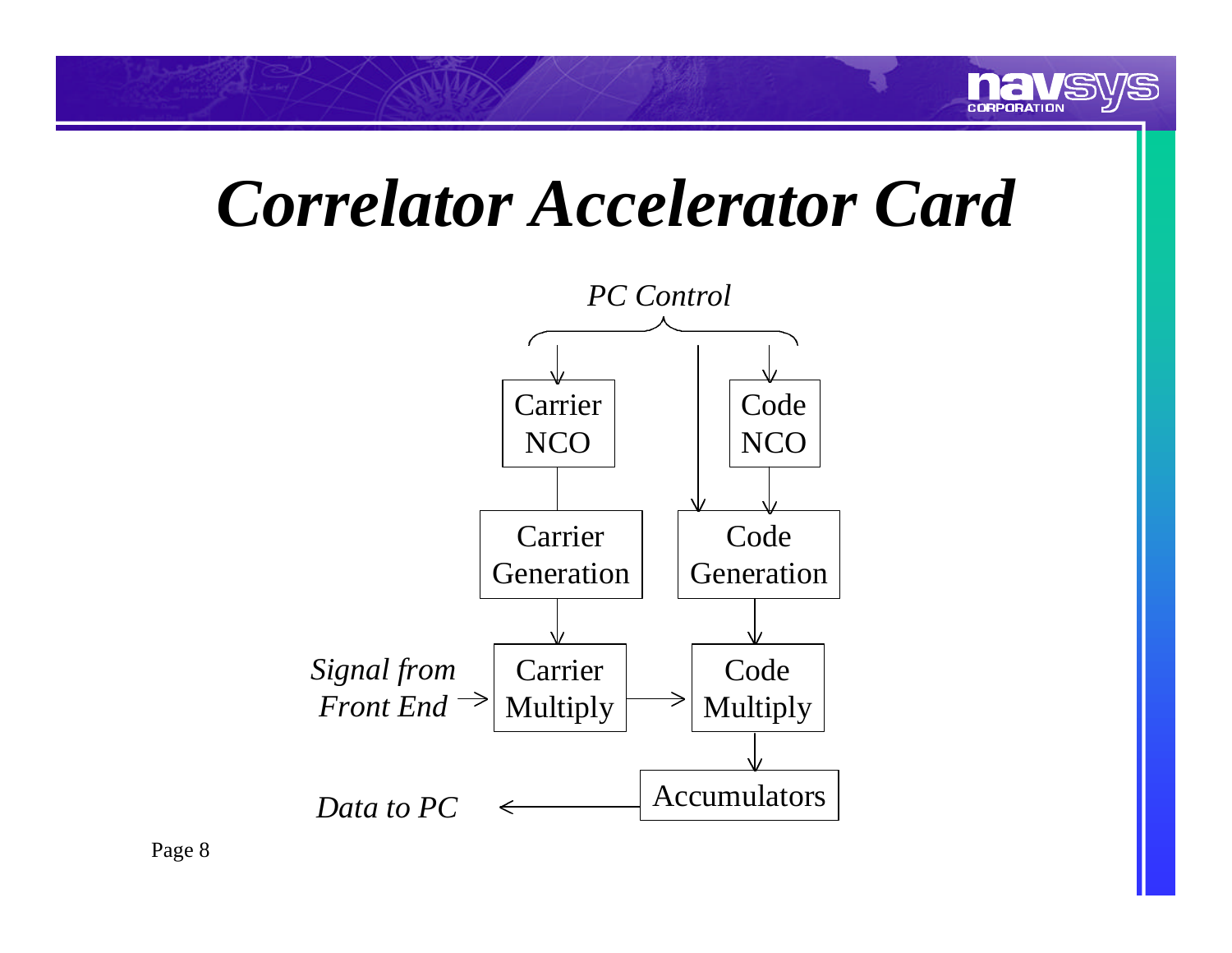

# *Ruggedized AGR*